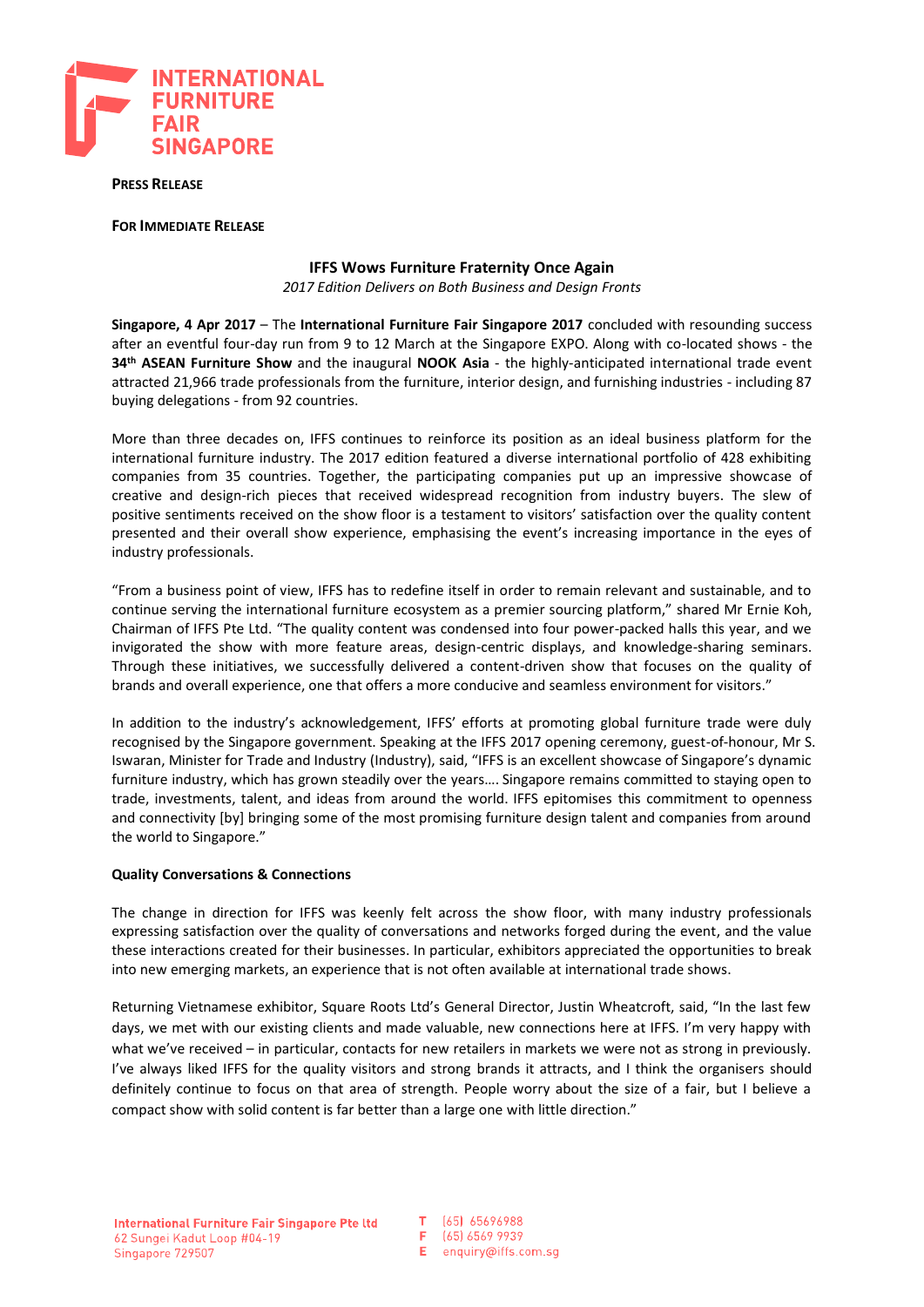His positive sentiments were echoed by first-time exhibitor, Cilek A.S. from Turkey. "We wanted to expand our presence in the APAC region and felt that IFFS was a good choice due to its central location," quipped Yasemin Gunduz, Export Manager at Cilek. "We're very pleased with the visitor turnout and superb responses to our collections. So far, we've met good contacts from Australia, Malaysia, and Thailand, and we look forward to selling to these markets through retailers and online platforms. We are seriously considering returning to the show again next year!"

Likewise, visiting buyers also remarked positively when asked about their key takeaways from IFFS. Attending the show for the first time, Ing Hendricus Wichers, President and Founder of Grupo HeWi (Mexico), said, "My main objective is to search for and establish long-term partnerships with reliable suppliers that offer good services and value, and are able to understand my business needs. So far, I've met around three to four promising companies that I'm keen to work with. This has far exceeded my expectations and I'm very impressed with what I've seen and experienced at IFFS."

For visitors looking to complement their furniture-sourcing needs with lifestyle furnishing and design-centric decorative pieces, IFFS offered a 'one-stop solution' with **NOOK Asia**, the newly-introduced co-located show that focuses on artisanal crafts from around the world. Other noteworthy attractions included the **EU Business Avenues in South East Asia Pavilion**, **12 Country Pavilions**, **Virtual Reality Zone**, **Upholstery Pavilion**, **The Outdoor Boulevard**, as well as a series of 12 complimentary **Design × Business Seminars.** 

Delphine Leon, Founder and Design Director of D'Apres Nous D&B Pte Ltd, commented, "I have visited IFFS a few times in the past and I'm here again because we find value in trade shows that continually keep things fresh, by offering content that reflects new trends and by introducing promising new players to the mix."

## **Compact Show, Comprehensive Content**

Business aside, visitors were treated to a visual extravaganza as they strolled across the packed fairgrounds in search of show-stopping creations. True to its promise of delivering a content-rich show that inspires and sparks conversations, IFFS 2017 provided the industry with a feast for the senses with a variety of immersive, engaging, and high-quality showcases that featured well-designed furniture.

Popular feature areas like **The White House**, conceptualised by award-winning Singaporean designer, Nathan Yong, and **The Italian Hospitality**, curated by Italian design master, Giulio Cappellini, easily captured visitors' attention with their stylish and sleek presentations.

In particular, visitors appreciated the calming and neutral appearance of The White House, noting that it served a plethora of purposes and made for good photo opportunities. Iwan from Green Interiors Indonesia, shared, "The way the strips of paper cascade downwards remind me of waterfalls. The colour choice makes it soothing, and it's perfect for visitors to rest their eyes and feet after visiting the exhibitors' booths."

While the industry stalwarts drew in the crowds, up-and-coming designers were also given the valuable opportunity to showcase their works to a global audience and gain greater exposure at IFFS. Of special mention is the **Design STARS Showcase**, a collective display of works presented by 10 design talents from around the globe.

Design STAR participant, Celine Ng from Fraction Design Studio (Singapore), enthused, "IFFS was absolutely enjoyable. The fair is an unrivalled opportunity for me to meet with international brands and designers, allowing for endless possibilities – from future collaborations, further design critique and development for my works, and even chances to form new bonds and friendships with both Singaporean and fellow designers worldwide!

Another design showcase that garnered much attention was the **Furniture Design Award (FDA) Showcase** that consists of competition entries submitted by the 11 finalists of FDA 2017. Organised by the Singapore Furniture Industries Council, the FDA is a reputable platform to uncover budding design talents. The 2017 winning design is the Yokan Chair - a miniature chair inspired by a traditional Japanese dessert – by Hiroki Sakamoto.